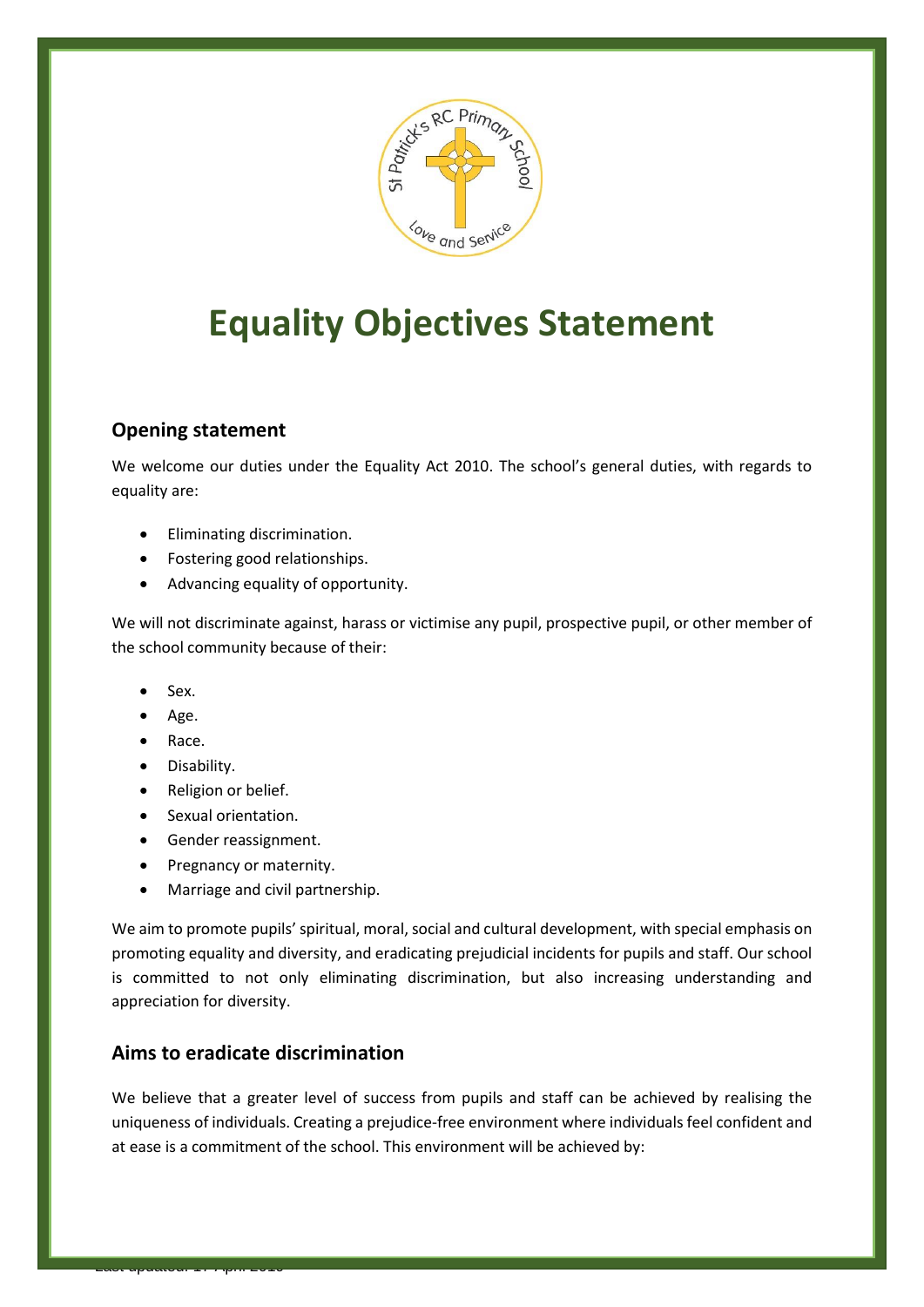- Being respectful.
- Always treating all members of the school community fairly.
- Developing an understanding of diversity and the benefits it can have.
- Adopting an inclusive attitude.
- Adopting an inclusive curriculum that is accessible to all.
- **•** Encouraging compassion and open-mindedness.

We are committed to having a balanced and fair curriculum. We believe that our pupils should be exposed to ideas and concepts that may challenge their understanding, to help ensure that pupils learn to become more accepting and inclusive of others. Challenging and controversial concepts will be delivered in a way that prevents discrimination and promotes inclusive attitudes. We will also respect the right of parents to withdraw their children from certain classes which pose conflicts to their own beliefs.

## **Dealing with prejudice**

We do not tolerate any form of prejudice-related incident. Whether direct or indirect, we treat discrimination against all members of our school with the utmost severity. When an incident is reported, through our thorough reporting procedure, our school is devoted to ensuring appropriate action is taken and a resolution is put into place which is both fair and firm.

Our pupils are taught to be:

- Understanding of others.
- Celebratory of cultural diversity.
- Eager to reach their full potential.
- Inclusive.
- Aware of what constitutes discriminatory behaviour.

The school's employees will not:

- Discriminate against any member of the school community.
- Treat other members of the school community unfairly.

The school's employees will:

- Promote diversity and equality.
- Encourage and adopt an inclusive attitude.
- Lead by example.

Last updated: 17 April 2019

#### **Equality and dignity in the workplace**

We do not discriminate against staff with regards to their: